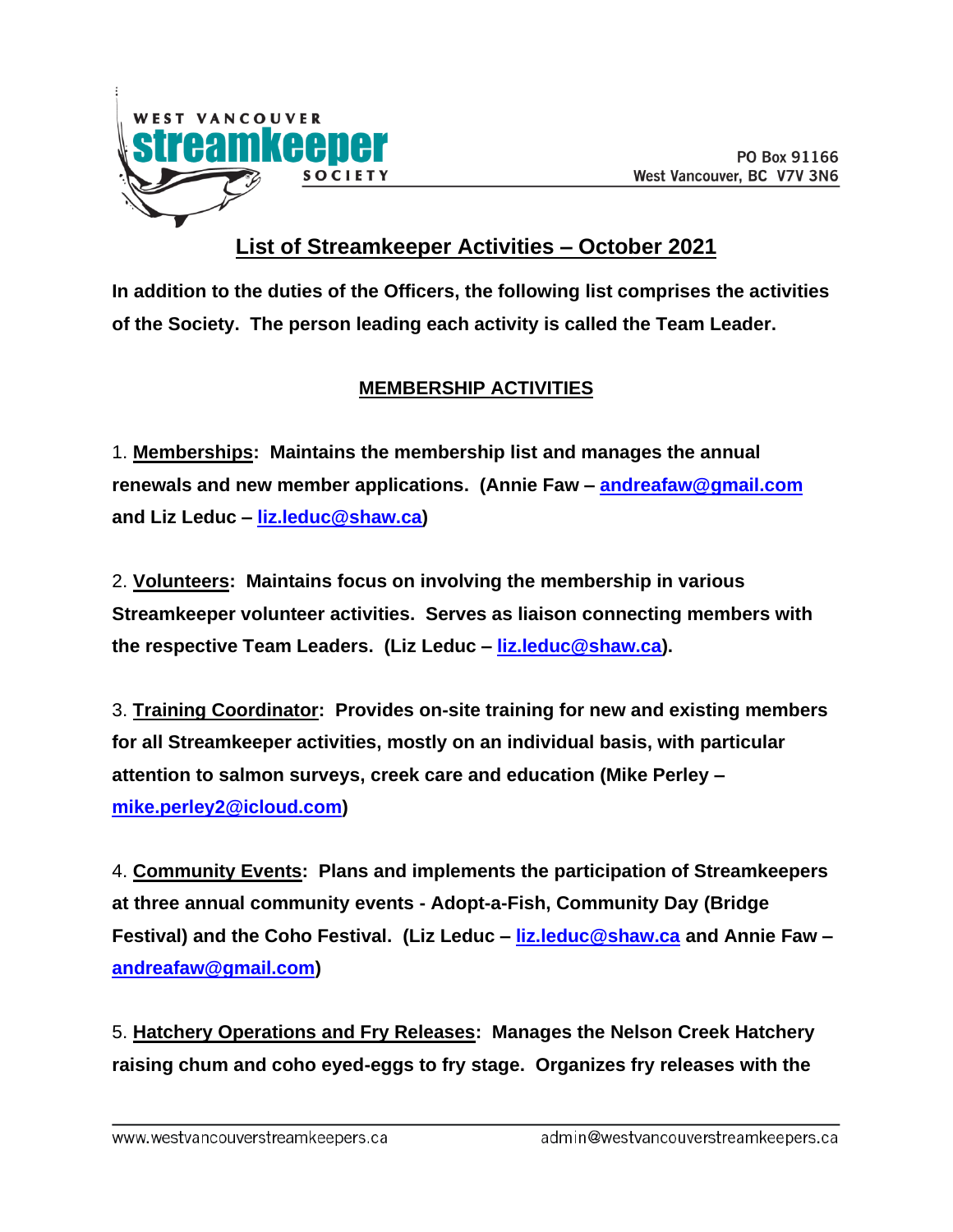**DFO Community Advisor each Spring. Also participates in fin-clipping and egg-takes at other hatchery operations. Assembles the volunteer teams for these activities. (Jan Moger – [jamoger@gmail.com](mailto:jamoger@gmail.com) and Leslie Shuparski – [leslieshuparski@gmail.com\)](mailto:leslieshuparski@gmail.com)**

6. **Spawner Surveys and Emerging Fry Surveys: Coordinates Creek Monitors to gather and submit the results of creek surveys for returning adult salmon each Fall and emerging fry surveys in the Spring. Sets up survey procedures and collects data from surveys of spawning salmon and emerging fry. (Anthea Cameron – [anthea@eagleharbour.com](mailto:anthea@eagleharbour.com) and Joseph McDaniel – [jamcdanielbc@gmail.com\)](mailto:jamcdanielbc@gmail.com)**

7. **Student Outreach – Senior Secondary Schools: Coordinates the senior secondary students' participation in the spawner salmon surveys each fall and assisting at other activities such as community events, storm drain painting, removing invasive plants and planting native species of plants. (John Barker – [jrbarker@shaw.ca](mailto:jrbarker@shaw.ca) and Joseph McDaniel – [jamcdanielbc@gmail.com\)](mailto:jamcdanielbc@gmail.com)**

## 8. **Storm Drain Painting**

- **Elementary Schools: Coordinates the "yellow salmon" storm drain painting program with elementary schools. (Sherry Parrott – [slp@sentinel](mailto:slp@sentinel-hill.com)[hill.com](mailto:slp@sentinel-hill.com) and Marlene Loader – [marlene.loader@live.com\)](mailto:marlene.loader@live.com)**
- **Community Projects: Coordinates adult program painting storm drains in near-creek areas – (Will Coghlan – [wcoghlan@gmail.com\)](mailto:wcoghlan@gmail.com)**

9. **CreekTalk – Elementary Schools: Provides in-classroom presentations on creeks and estuaries focusing on habitat and aquatic life – fish, insects, amphibians, crustaceans, birds and plant life. Will lead creek and shoreline walks. (Marlene Loader – [marlene.loader@live.com\)](mailto:marlene.loader@live.com)**

10. **Temperature Logging: Coordinates the teams that download the data from the 19 temperature loggers located on 9 local streams. Maintains the data base of**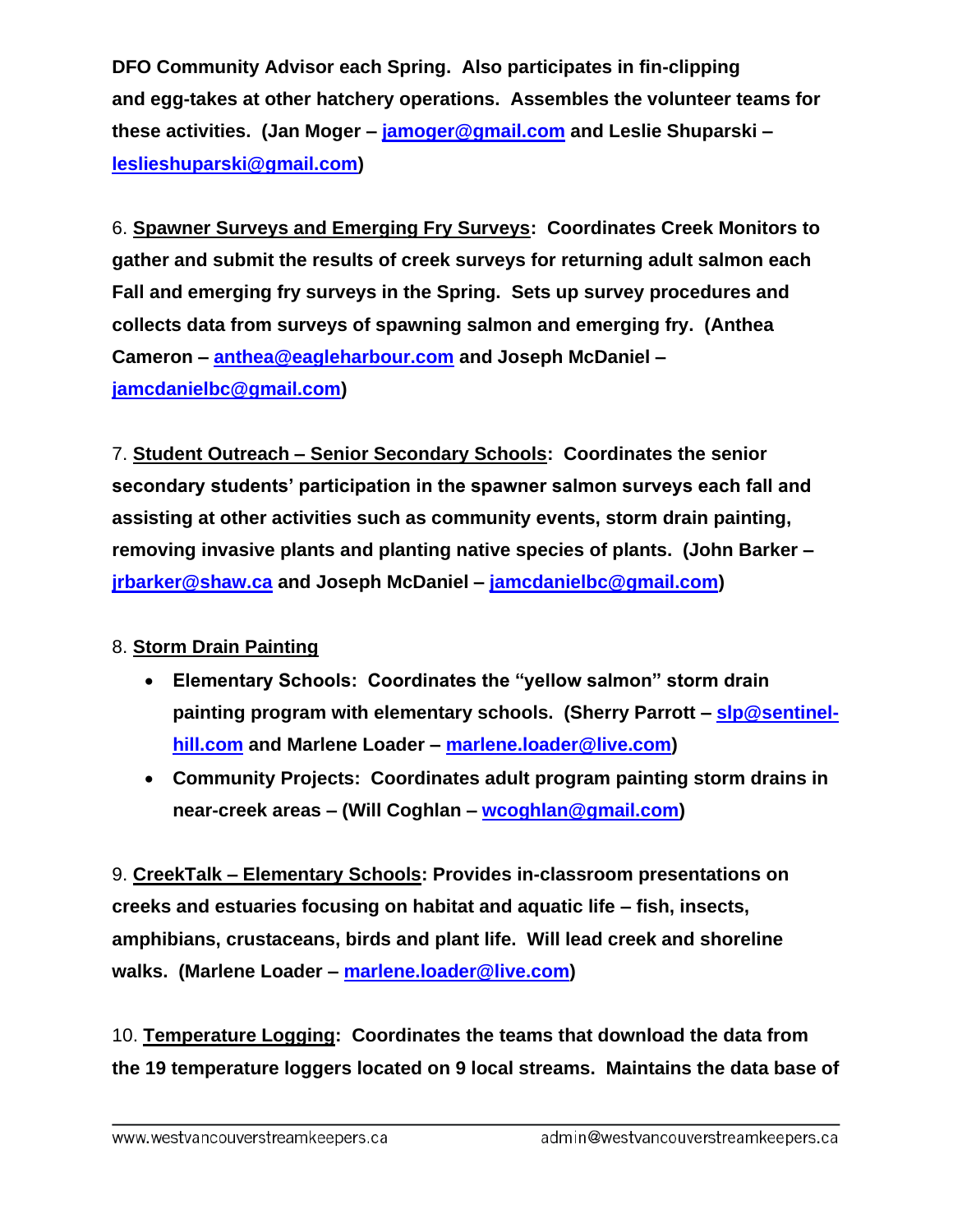**creek temperatures. (Haiden MacDonald – [haidenswmacdonald@gmail.com](mailto:haidenswmacdonald@gmail.com) and Liam Johnston – [liamjohnston1234@gmail.com\)](mailto:liamjohnston1234@gmail.com)**

11. **Citizen Science: Coordinates a team that perform aquatic insect sampling on nine key streams and records water quality information for pH, dissolved oxygen, turbidity on those streams and where appropriate, salinity (road salt). (Leslie Shuparski – [leslieshuparski@gmail.com\)](mailto:leslieshuparski@gmail.com)**

12. **Stream Clean-Up: Coordinates the members who check weekly to ensure the site at the Viewing Platform at Brothers Creek is kept clean and welcoming to the public. Also organizes stream clean-up events throughout the community. (Sarah Town – [sarahtown04@gmail.com\)](mailto:sarahtown04@gmail.com)**

13. **Creek Surveys: Coordinates surveys of major creeks with a view to identifying habitat, obstacles and restrictions for returning salmon. The process will involve walking and mapping the creeks and compiling a detailed database as a tool to support various initiatives such as Work Plan priorities, choices of fry release sites and habitat restoration. Volunteers are welcome to help in this endeavour, which will be closely supported by the DFO Community Advisor, Malcolm Wigham. (Keith Moger - [kmoger@telus.net\)](mailto:kmoger@telus.net)**

## **OTHER RESPONSIBILITIES**

14. **Communications:** 

- **Attends to Streamkeeper correspondence and maintains contact with the media. (Keith Pelletier – [keith.pelletier@shaw.ca\)](mailto:keith.pelletier@shaw.ca)**
- **Sends email notices to the membership and friends of the Society. (Liz Leduc – [liz.leduc@shaw.ca\)](mailto:liz.leduc@shaw.ca)**
- **Coordinates the Newsletter preparation. (Jan Moger – [jamoger@gmail.com\)](mailto:jamoger@gmail.com)**
- **Oversees the website and attends to updates. (Keith Moger [kmoger@telus.net\)](mailto:kmoger@telus.net)**